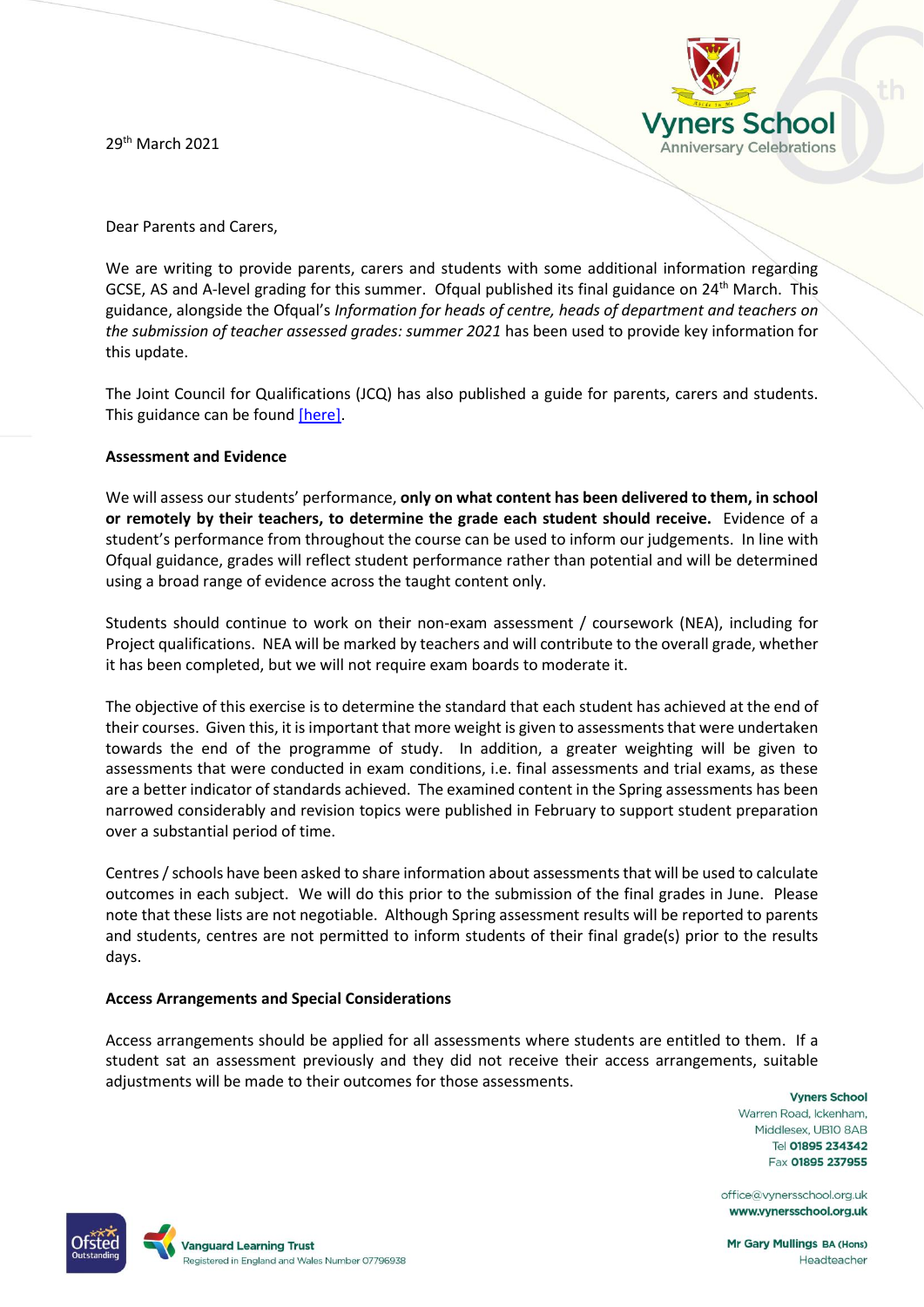### **Supporting Materials**

The exam boards will publish grade descriptors that will outline the expected standard that a student should meet to achieve any given grade. We anticipate that these will be published later this week. Exam boards are also providing a package of support materials for teachers and students which will include questions, mark schemes, data about how students typically performed in individual questions and exemplar materials. These resources will comprise past questions and a proportion of unpublished questions for every subject.

# **Quality Assurance**

Exam boards will put in place arrangements for external quality assurance (QA) to check each centre's internal QA process and, in a sample of centres, to review the evidence for one or more subjects. Sampling should be both random, and risk-based. Exam boards will pay particular attention to schools/ centres where results are implausibly high or low. It is expected that this year's results for each school and subject will be broadly in line with those of previous cohorts.

We will be following a robust internal quality assurance process that will involve standardisation of marking across all teachers within a subject area, moderation of scripts and marks awarded, using the published exam board support materials and stringent reviews by members of the senior leadership team. Where possible, we will also be moderating across schools within the Vanguard Learning Trust.

# **Appeals and Results**

Students will be able to appeal their grade. A student who is unhappy with their grade will first ask their centre to check whether an administrative or procedural error has been made.

Where a centre does identify an error in the grade submitted to the exam board, it can submit a revised grade and a rationale for the board to consider. If the exam board is satisfied with the rationale, it will issue a revised grade.

Where a centre does not believe an error has been made, a student can ask the centre to appeal to the exam board on their behalf. The centre will submit the student's appeal to the exam board and provide the evidence on which its judgement was made; the exam board will consider whether, in its view, the grade reflected an appropriate exercise of academic judgement. If the exam board judges that it did not, the exam board will determine the grade that the evidence would support. The exam board will also check that the centre has followed its own process.

#### **Results Days**

Results days will be on  $10^{th}$  August for AS, A-Level and equivalent results and  $12^{th}$  August for GCSE and equivalent results.

#### **Autumn Exam Series**

The Department for Education (DfE) and Ofqual are currently consulting about the possibility of an autumn examination series. This will only be accessible for any students who are due to be awarded grades this summer.

# **Ofqual Infographic**

The Ofqual Infographic Summary document can be found [\[here\].](https://assets.publishing.service.gov.uk/government/uploads/system/uploads/attachment_data/file/964613/Infographic_-_how_GCSEs__AS_and_A_levels_will_be_awarded_in_summer_2021.pdf)